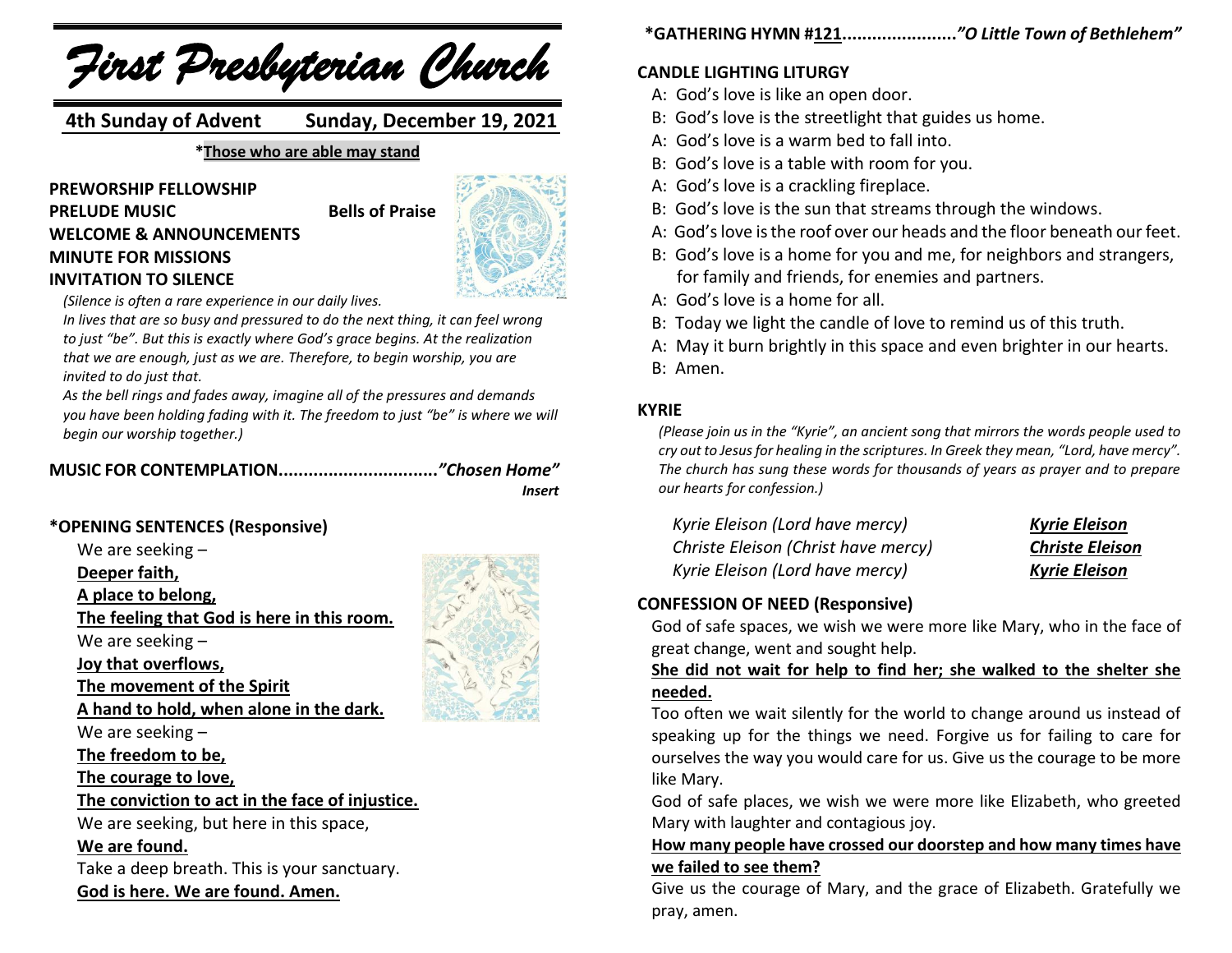#### **KYRIE**

*Kyrie Eleison (Lord have mercy) Kyrie Eleison Christe Eleison (Christ have mercy) Christe Eleison Kyrie Eleison (Lord have mercy) Kyrie Eleison*

#### **SILENCE FOR CONFESSION AND RESTING IN GOD'S GRACE**

#### **DECLARATION OF GRACE (Responsive)**

Family of faith, even if we miss the person standing on our doorstep, even if we fail to care for ourselves the way God would care for us, even if we forget and ignore, turn away and shut down, God still loves us. There is nothing we can do to lose God's love.

## **Rest in this promise:**

If we get lost, **we will be found.** If we mess up, **we are forgiven.** If we withhold love, **God is lavish in loving us.** We are claimed. We are loved. We are forgiven.

**Thanks be to God! Amen!**

| vs. 1 & 4 |
|-----------|

## **\*SHARING THE PEACE OF CHRIST**

The Peace of Christ be with you! **And Also, with you!** Let us share a sign of God's peace with one another.



## **PRAYER FOR ILLUMINATION (Unison)**

**Holy God, We come to your Scripture today Hoping that it will feel a bit like an open door, Like Elizabeth welcoming Mary, like coming home. We want to fall into it. We want to find sanctuary here. We want to breathe easier just hearing these words. And we want to find ourselves laughing because this good news is just too good to keep inside. So hover close to us now, we pray. Open the door to our hearts so that we might find sanctuary in your words. Gratefully we pray, amen.** 

## **KYRIE**

*Kyrie Eleison (Lord have mercy) Kyrie Eleison Christe Eleison (Christ have mercy) Christe Eleison Kyrie Eleison (Lord have mercy) Kyrie Eleison*

#### **SILENCE FOR CONFESSION AND RESTING IN GOD'S GRACE**

#### **DECLARATION OF GRACE (Responsive)**

Family of faith, even if we miss the person standing on our doorstep, even if we fail to care for ourselves the way God would care for us, even if we forget and ignore, turn away and shut down, God still loves us. There is nothing we can do to lose God's love.

#### **Rest in this promise:**

| If we get lost,                                | we will be found.           |  |  |  |
|------------------------------------------------|-----------------------------|--|--|--|
| If we mess up,                                 | we are forgiven.            |  |  |  |
| If we withhold love,                           | God is lavish in loving us. |  |  |  |
| We are claimed. We are loved. We are forgiven. |                             |  |  |  |
| <b>Thanks be to God! Amen!</b>                 |                             |  |  |  |

|--|--|--|--|--|--|

*vs. 1 & 4*

## **\*SHARING THE PEACE OF CHRIST**

The Peace of Christ be with you! **And Also, with you!** Let us share a sign of God's peace with one another.



**PRAYER FOR ILLUMINATION (Unison) Holy God, We come to your Scripture today Hoping that it will feel a bit like an open door, Like Elizabeth welcoming Mary, like coming home. We want to fall into it. We want to find sanctuary here. We want to breathe easier just hearing these words. And we want to find ourselves laughing because this good news is just too good to keep inside. So hover close to us now, we pray. Open the door to our hearts so that we might find sanctuary in your words. Gratefully we pray, amen.**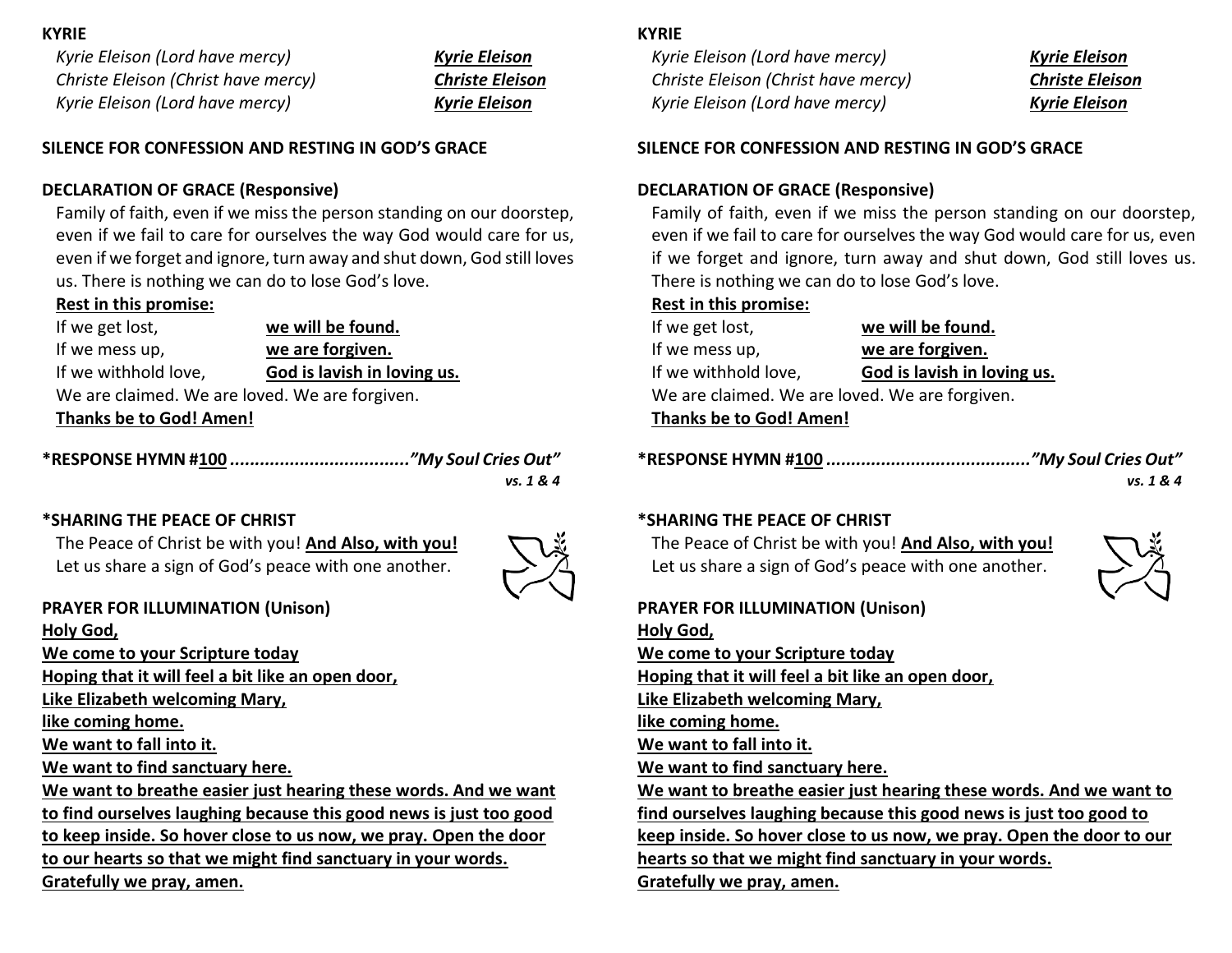## **SCRIPTURE**

- **FIRST READING .............................................Micah 5:2-5 (pg 966)** *Leader: The Word of the Lord.* **People: Thanks be to God!**
- **SECOND READING..........................................Luke 1:39-45 (pg 58)** *Leader: The Word of the Lord.* **People: Praise to You, O Christ**

**SERMON** *Rev. Greg Isaacson*

## **SILENCE FOR REFLECTION**

**\*HYMN OF THE DAY #119 ...............***"Hark! The Herald Angels Sing"*

**PRAYERS OF THE PEOPLE** Lord in your Mercy. **Hear our Prayer.**

**THE LORD'S PRAYER (forgive us our "sins")**

## **\*BLESSING AND CHARGE (Responsive)**

Beloved children of God receive the gift of the Holy Spirit, the grace of Jesus Christ, and the blessing of the Lord forever. **Alleluia! Amen.**

**\*CLOSING HYMN #123.............."***It Came Upon the Midnight Clear"*

**\*DISMISSAL (Responsive)** Go in peace to love and serve the Lord. **Thanks be to God. Amen.**

*\_\_\_\_\_\_\_\_\_\_\_\_\_\_\_\_\_\_\_\_\_\_\_\_\_\_\_\_\_\_\_\_\_\_\_\_\_\_\_\_\_\_\_\_*

## **\*POSTLUDE**

## **SCRIPTURE**

- **FIRST READING .............................................Micah 5:2-5 (pg 966)** *Leader: The Word of the Lord.* **People: Thanks be to God!**
- **SECOND READING..........................................Luke 1:39-45 (pg 58)** *Leader: The Word of the Lord.* **People: Praise to You, O Christ**

**SERMON** *Rev. Greg Isaacson*

#### **SILENCE FOR REFLECTION**

**\*HYMN OF THE DAY #119 ...............***"Hark! The Herald Angels Sing"*

**PRAYERS OF THE PEOPLE** Lord in your Mercy. **Hear our Prayer.**

**THE LORD'S PRAYER (forgive us our "sins")**

**\*BLESSING AND CHARGE (Responsive)**  Beloved children of God receive the gift of the Holy Spirit, the grace of Jesus Christ, and the blessing of the Lord forever. **Alleluia! Amen.**

**\*CLOSING HYMN #123..................."***It Came Upon the Midnight Clear"*

**\*DISMISSAL (Responsive)** Go in peace to love and serve the Lord. **Thanks be to God. Amen.**

*\_\_\_\_\_\_\_\_\_\_\_\_\_\_\_\_\_\_\_\_\_\_\_\_\_\_\_\_\_\_\_\_\_\_\_\_\_\_\_\_\_\_\_\_*

## **\*POSTLUDE**



## *Please continue to be in prayer for:*

Kaylee Acevedo & Family JoAnn Westburg Alex Gullingsrud & Family Brent Blake Curt Hoppe Randy Beattie Duane & Betty Finkenbinder Richard Gould Scott Brolsma



# *Please continue to be in prayer for:*

Kaylee Acevedo & Family JoAnn Westburg Alex Gullingsrud & Family Brent Blake Curt Hoppe Randy Beattie Duane & Betty Finkenbinder Richard Gould Scott Brolsma